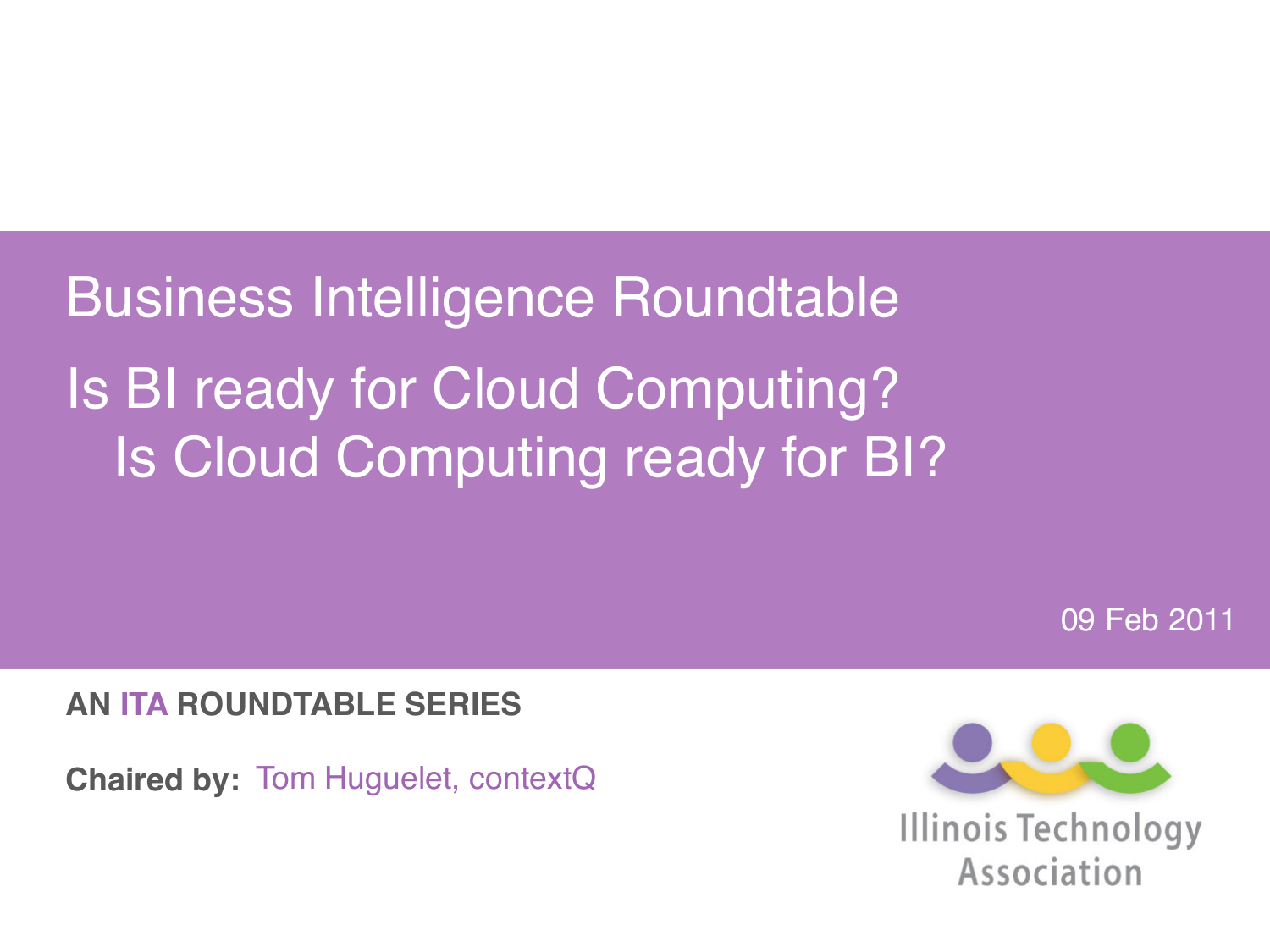### About ITA



The **Illinois Technology Association (ITA)** is committed to developing an environment in which technology companies can flourish in an increasingly competitive marketplace. The ITA is a regional industry trade association headquartered in Chicago and serving all of Illinois. The ITA provides members with access to connections, information and promotional opportunities to improve business locally, regionally and nationally.

Already more than 550 members-strong, the ITA connects technology organizations that focus on travel, data management, telecommunications, navigation, sales enablement, and much more.

#### **ITA Roundtable Program**

The mission of the ITA Roundtable Series is to create small group collaboration opportunities for the Illinois technology community. Relevant topics that will accelerate the development of the regional technology industry through the creation, growth, and success of individual businesses are the focus of each program. ITA builds progressive collaboration through the involvement of individuals that have excelled as leaders in the tech community that want to give back to both emerging and established tech companies.

#### **ITA Membership**

We invite you to become a member and let the ITA help drive your business. Membership **entitles your entire company** to participate in ITA activities and events at discounted rates.

**For further information, please contact: Mary Pat McGlynn Membership Coordinator mpmcglynn@illinoitech.org (312) 924-1061.**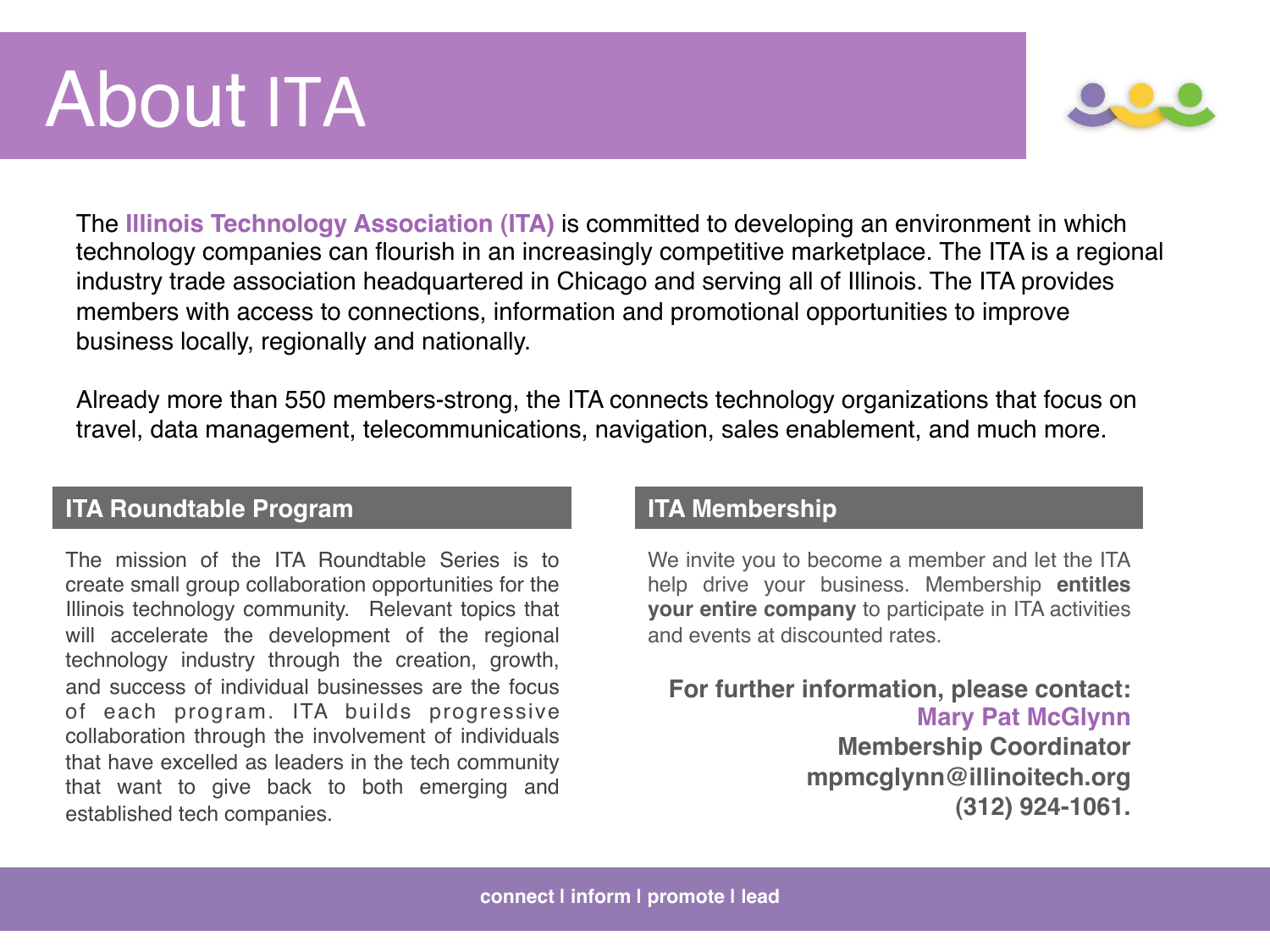#### Introductions

- Who are you?
- What do you do?
- What have you done?
- What brings you here today?

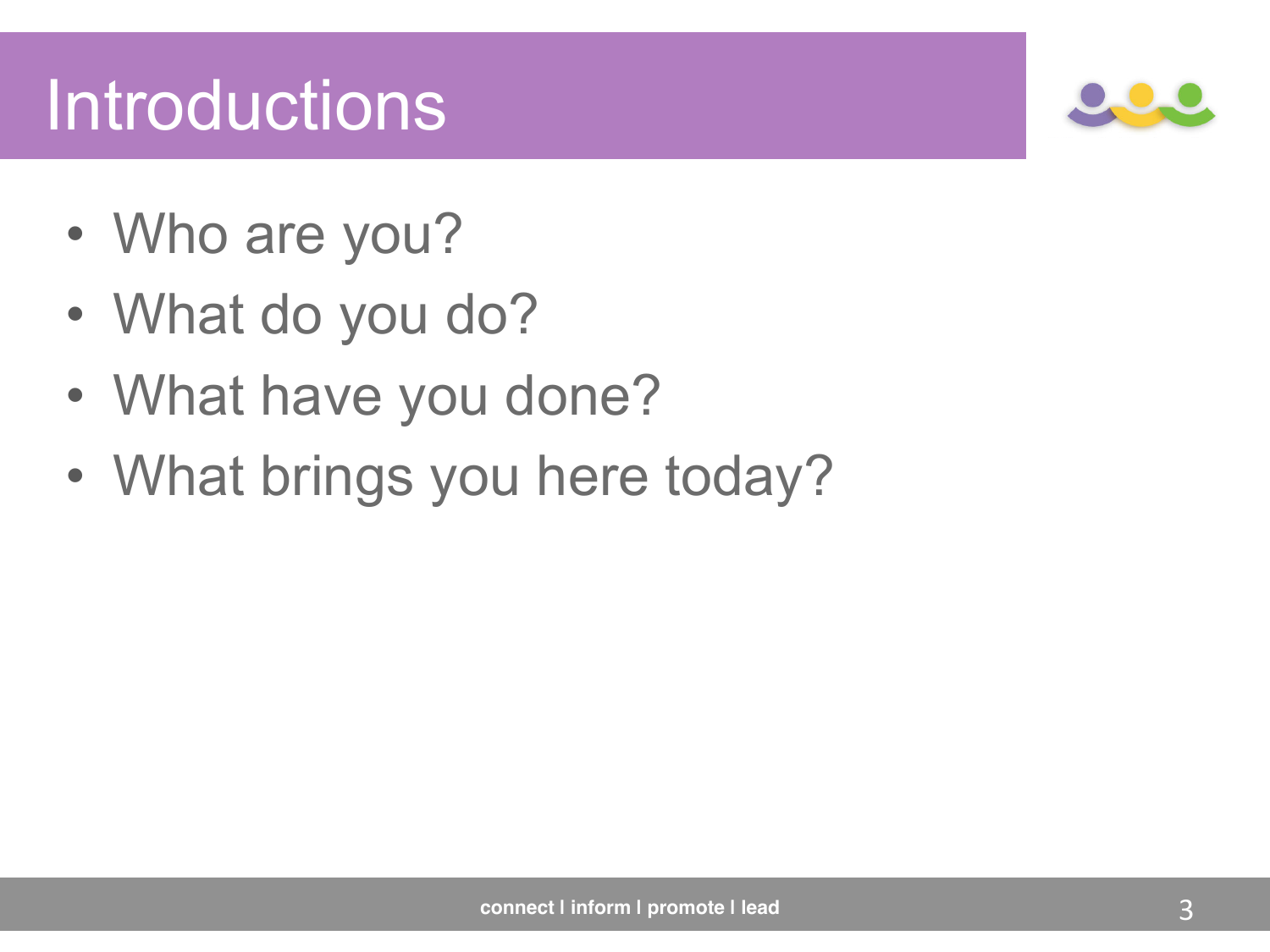#### Business Intelligence



- http://en.wikipedia.org/wiki/ Business intelligence
- Gartner: An umbrella term for the applications, infrastructure, platforms, tools and best practices enabling access to and analysis of information to optimize decisions and manage performance.
- TDWI: business intelligence leverages information technology to drive business insight.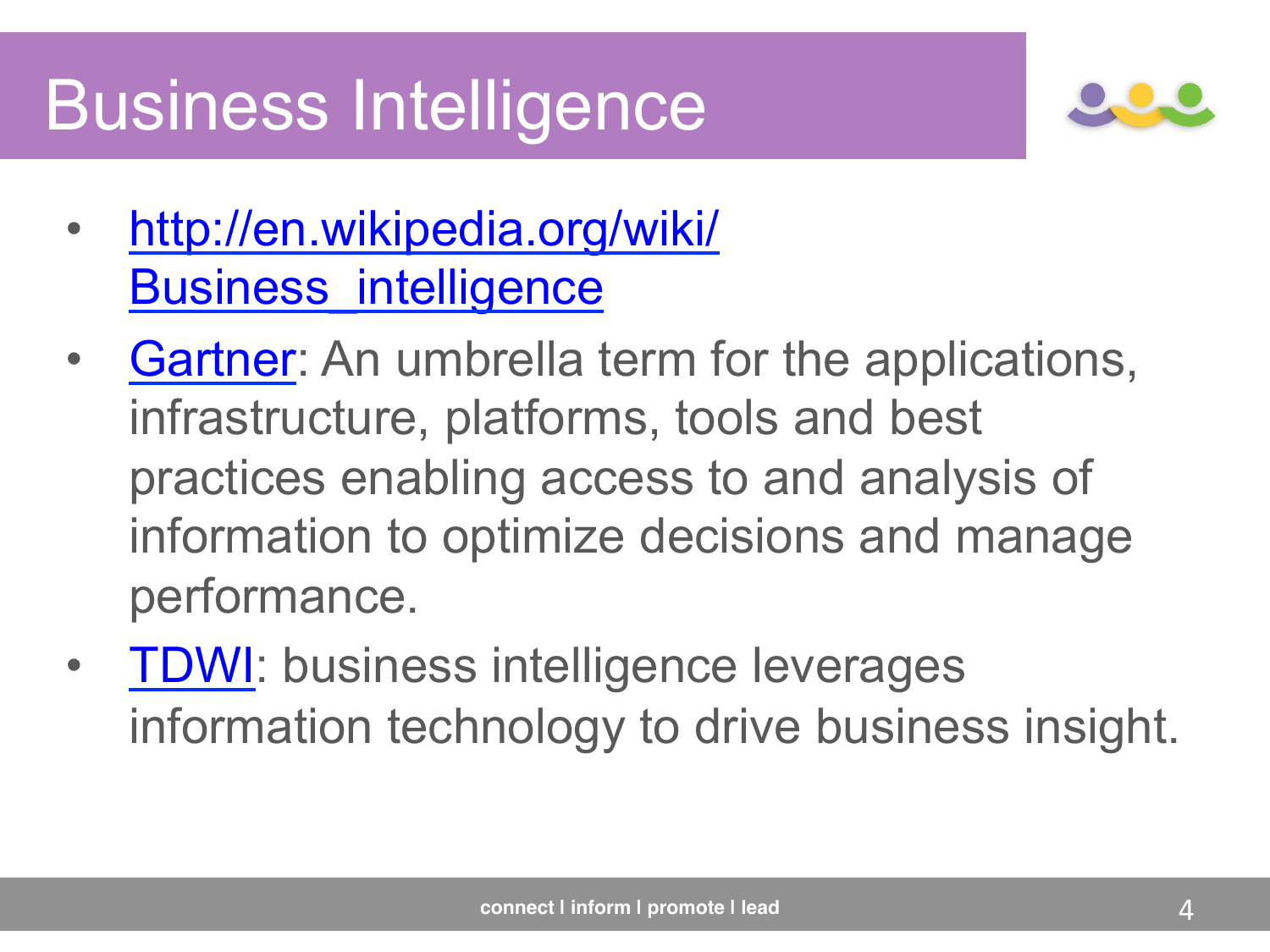# Business Intelligence

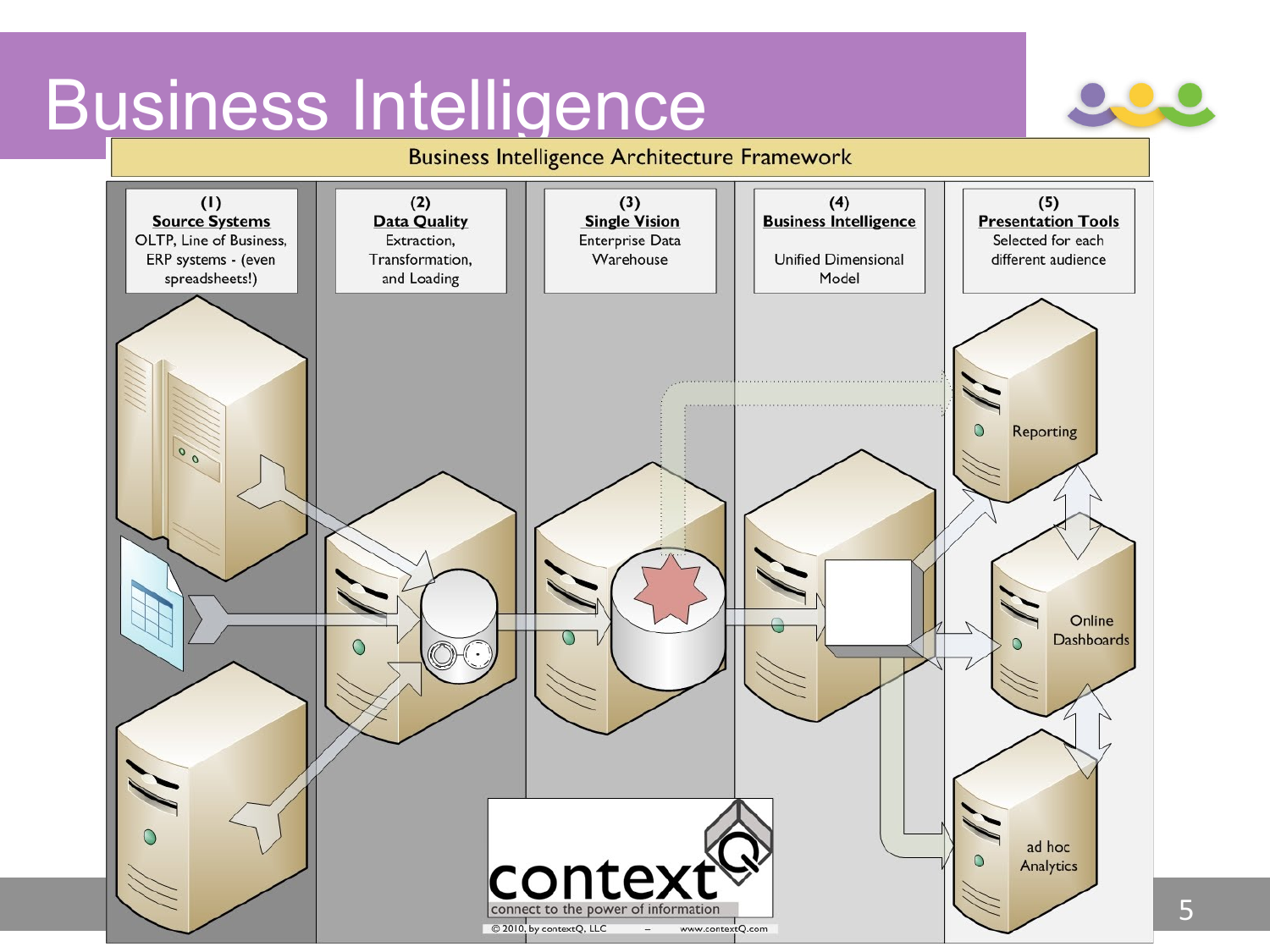#### Cloud Computing



- http://en.wikipedia.org/wiki/Cloud\_computing
- Gartner: A style of Computing where scalable and elastic IT capabilities are provided as a service to multiple customers using Internet technologies.
- TDWI(NIST): ...a model for enabling convenient, ondemand network access to a shared pool of configurable computing resources (e.g., networks, servers, storage, applications, and services) that can be rapidly provisioned and released with minimal management effort or service provider interaction..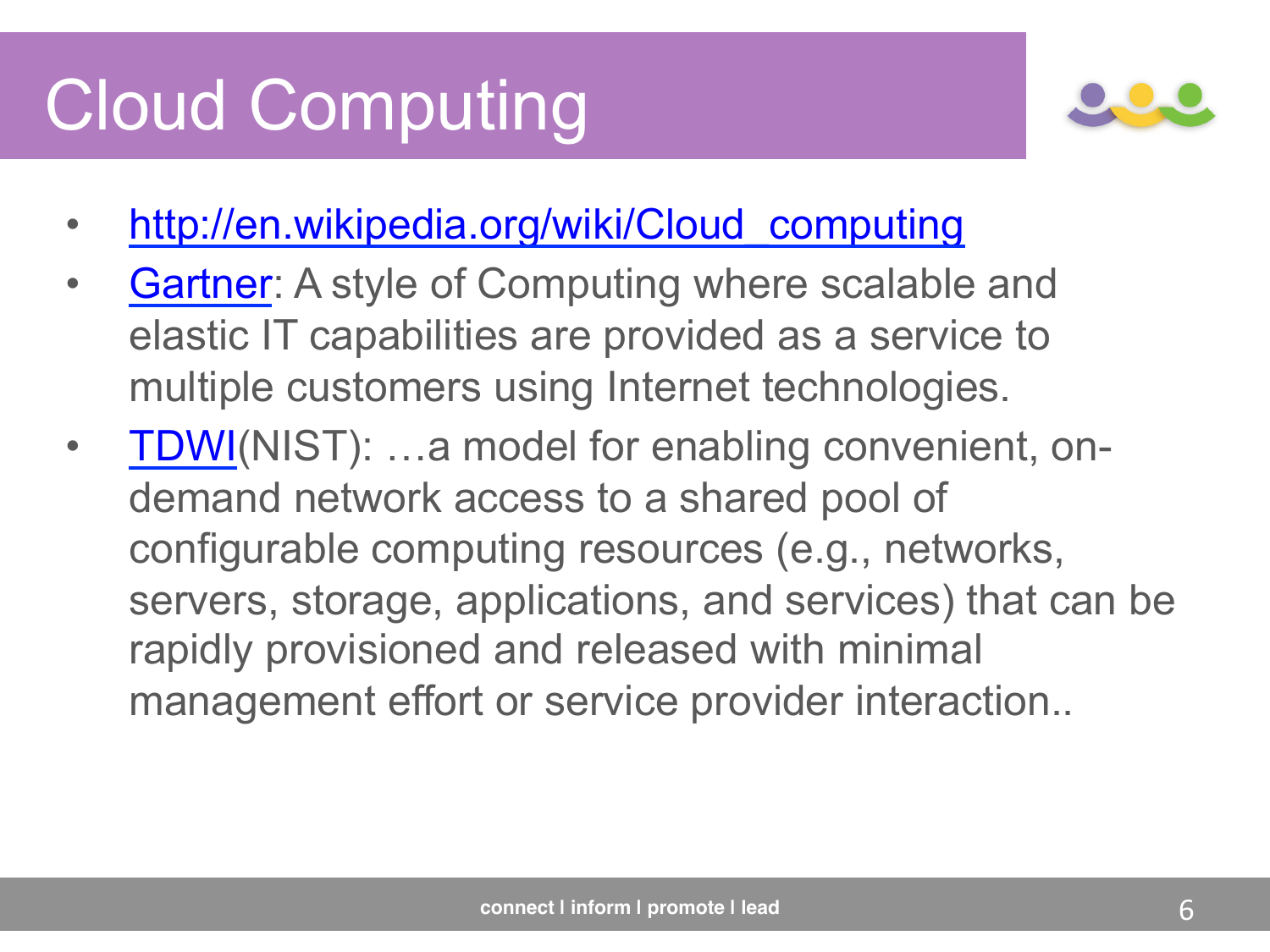# Cloud Computing



- Infrastructure as a Service
- Providing storage or CPU power on the cloud
- Amazon EC2
- Platform as a **Service**
- Providing a full development environment on the cloud
- Force.com
- Elasticity and scalability
- Self-service provisioning
- Application programming interfaces (APIs)
- Billing and metering of services
- Security
- Cloud Computing: The Last Definition You'll Ever Need
- Software as a Service
- Providing a business application on the cloud
- SalesForce.com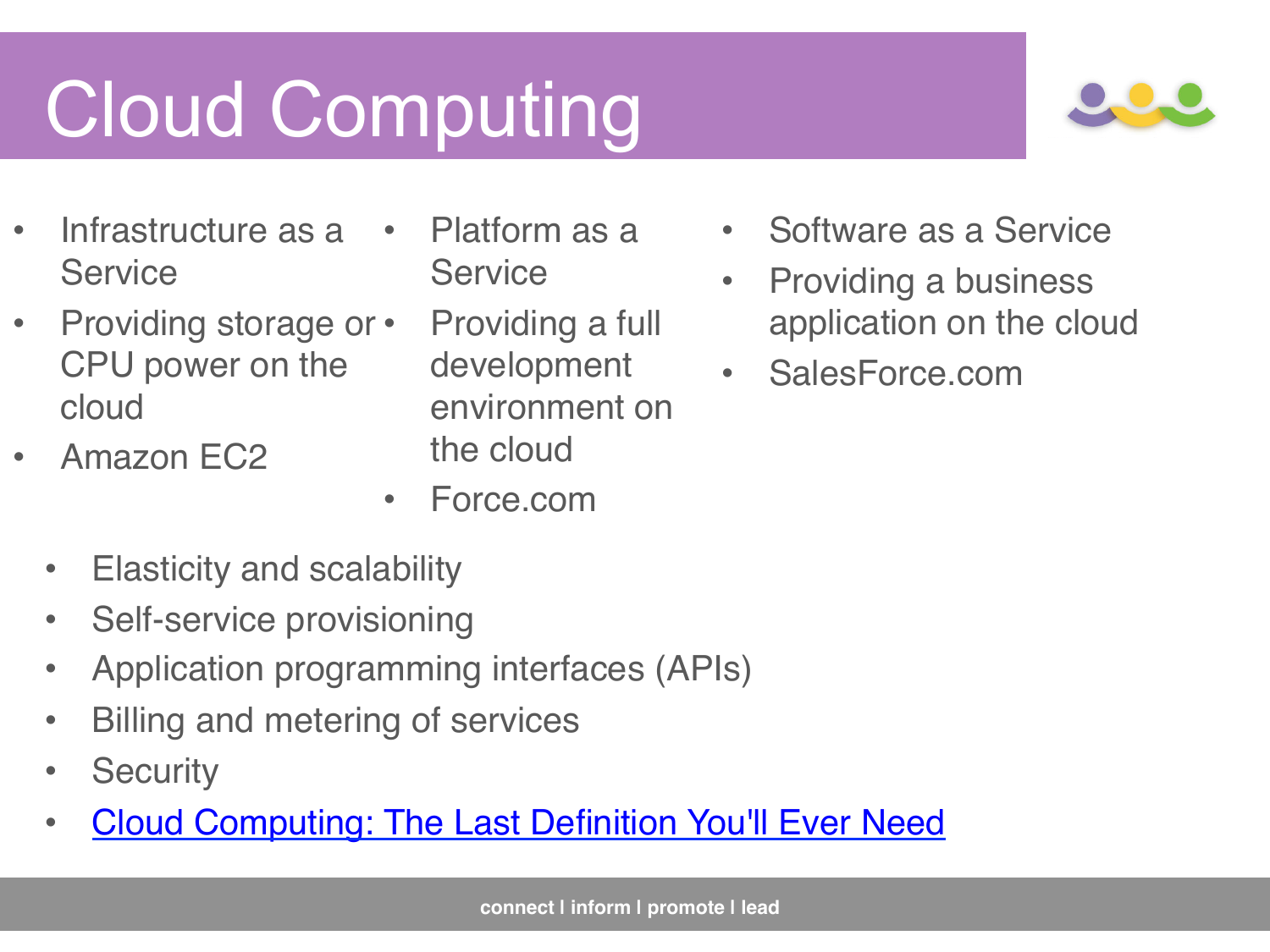# Who's doing it now?

- **(PaaS)**
- http://www.gooddata.com/
- http://www.rightscale.com/
- http://www.jaspersoft.com/cloud
- http://www.indicee.com/
- http://www.loggly.com/
- http://www.datameer.com
- **(IaaS)**
- Amazon RDS
- **SQL Azure**
- Google BigTable (?)
- MongoDB (?)
- CouchDB (?)
- LucidDB (?)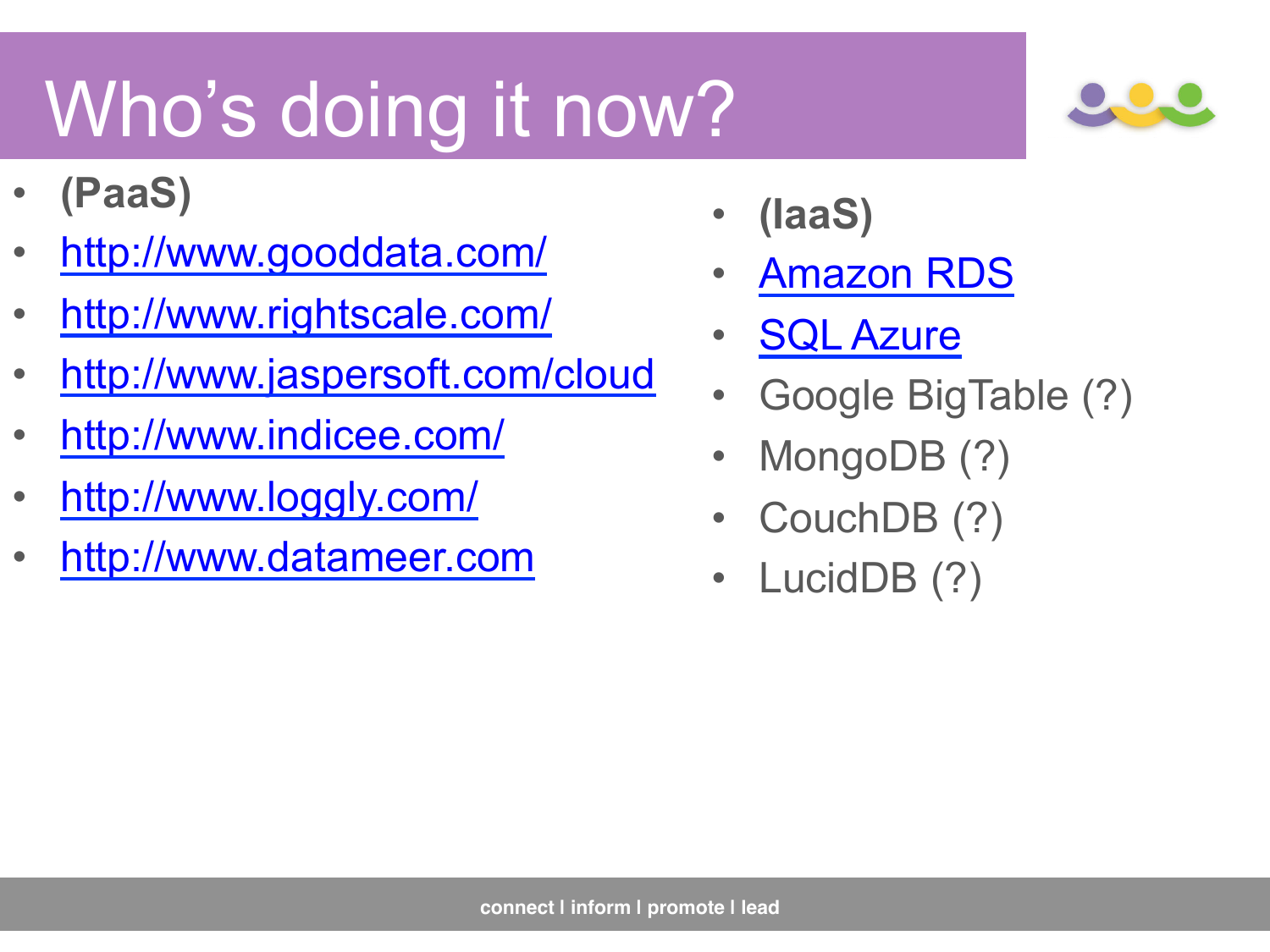### Cloud BI - yea or nea?



• To the Cloud! • Yawn • Looks promising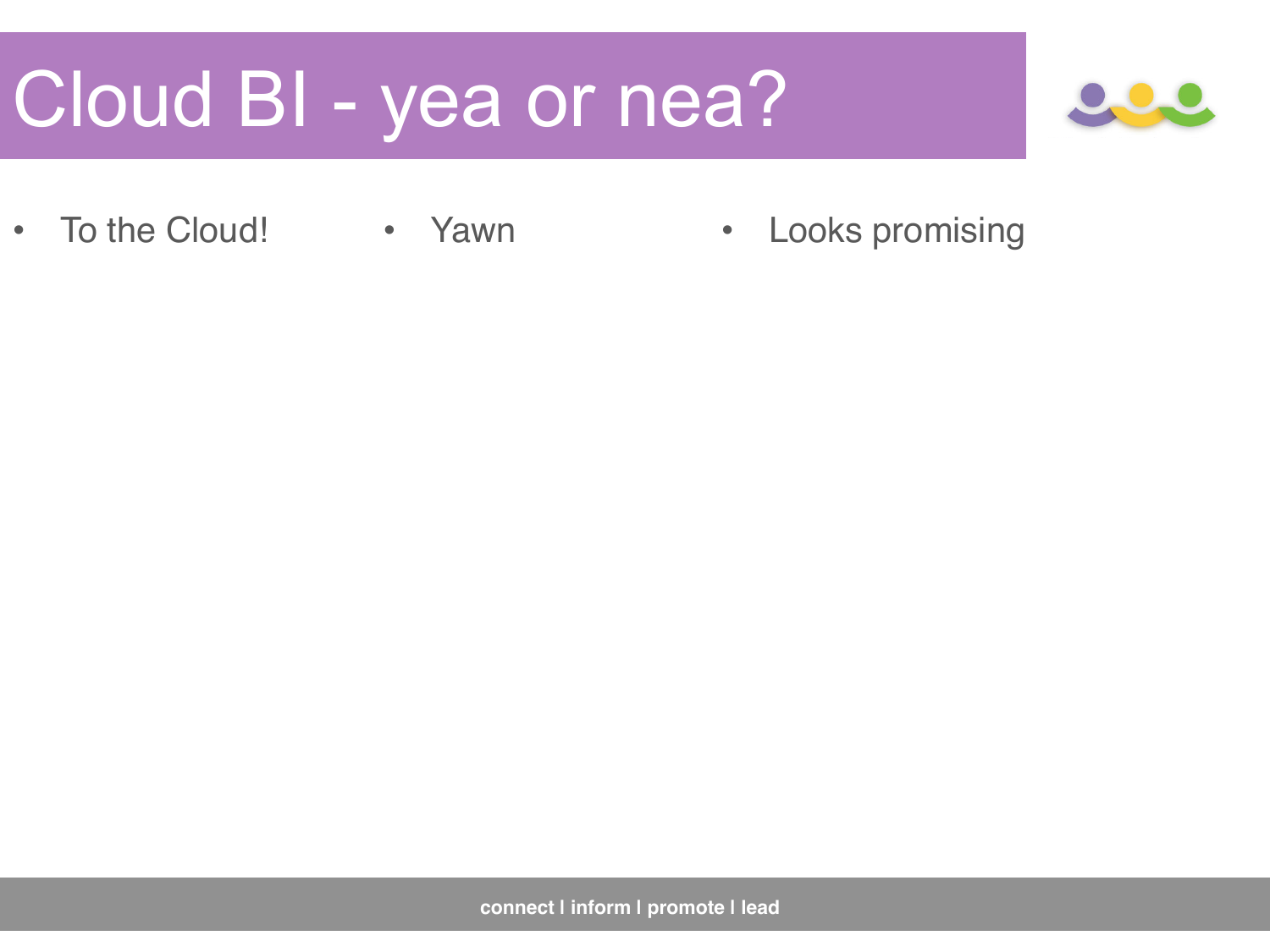#### References



Webinar: The Real Truth about Cloud, SaaS Date: 15 February 2011 Time: 8:00 AM EST | 11:00 AM EST